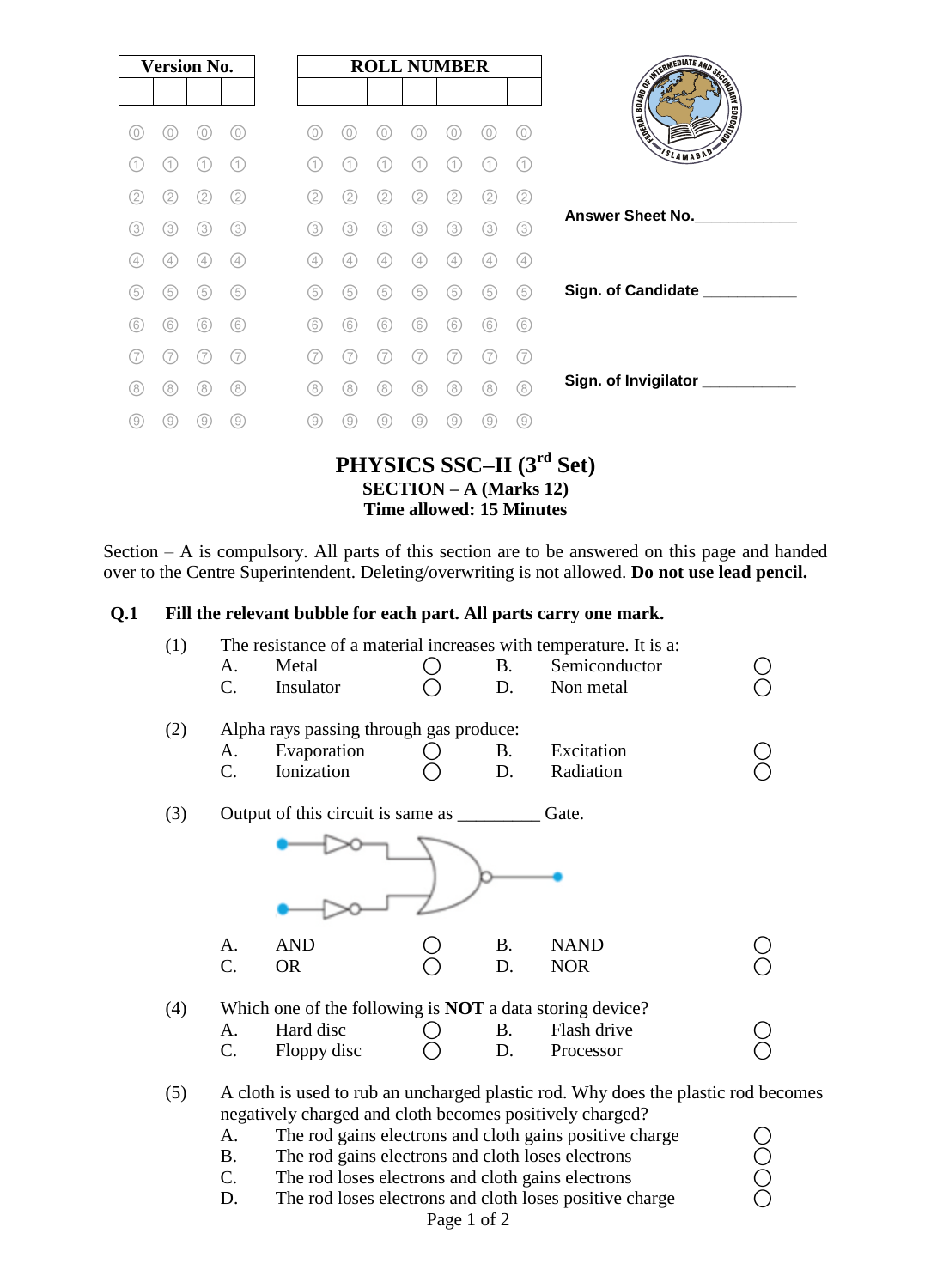| (6)  | A.<br>$C_{\cdot}$           | Microscope<br>Periscope                                                                                                                                                                 | $\left( \ \right)$ | <b>B.</b><br>D. | Which one of the following optical device produce small sized image?<br>Camera<br>Slide projector              |                |
|------|-----------------------------|-----------------------------------------------------------------------------------------------------------------------------------------------------------------------------------------|--------------------|-----------------|----------------------------------------------------------------------------------------------------------------|----------------|
| (7)  | A.<br><b>B.</b><br>C.<br>D. | What happens?<br>Electrons flow from Earth to sphere<br>Electrons flow from sphere to Earth<br>Positive charges flow from sphere to Earth<br>Positive charges flow from Earth to sphere |                    |                 | If a positively charged conducting sphere is connected to Earth through a wire.                                | 00<br>00<br>0  |
| (8)  | A.<br>$C_{\cdot}$           | Magnetic field<br>Current                                                                                                                                                               | $\bigcirc$         | <b>B.</b><br>D. | Thumb in the Fleming left hand rule indicates the direction of:<br>Force on conductor<br>Voltage               | $\overline{O}$ |
| (9)  | A.<br>C.                    | period of 15 s will be<br>2 Coulombs<br>6 Coulombs                                                                                                                                      |                    | <b>B.</b><br>D. | The current in a circuit is 0.40 A. Charge that passes a point in the circuit in a<br>4 Coulombs<br>8 Coulombs |                |
| (10) | A.<br><b>B.</b><br>C.<br>D. | In damping process, amplitude of oscillations __________.<br>Remains constant<br>Gradually increases<br>Progressively reduces<br>Becomes infinite                                       |                    |                 |                                                                                                                |                |
| (11) | A.<br>C.                    | Time period of vibrating spring is 2.0 s, its frequency will be:<br>$0.1$ Hz<br>$0.2$ Hz                                                                                                |                    | <b>B.</b><br>D. | $0.5$ Hz<br>1.0Hz                                                                                              |                |
| (12) | A.<br><b>B.</b><br>C.<br>D. | is used to locate underwater depths.<br>Echo<br>Ultrasounds<br>Electromagnetic waves<br><b>Water Waves</b>                                                                              |                    |                 |                                                                                                                |                |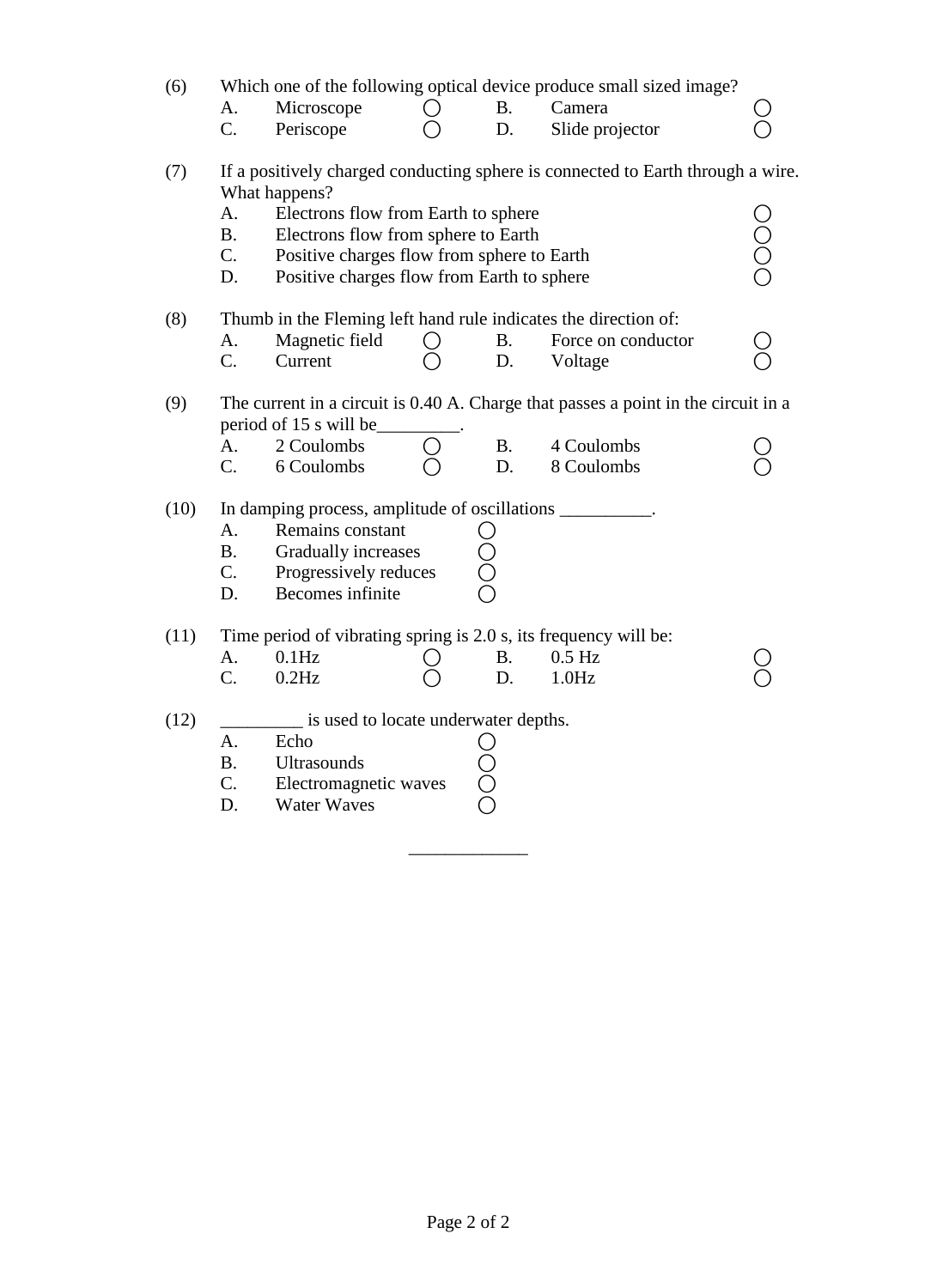

Federal Board SSC-II Examination Physics Model Question Paper (Curriculum 2006)

# Time allowed: 2.45 hours Total Marks: 53

Note: Answer any eleven parts from Section 'B' and attempt any two questions from Section 'C' on the separately provided answer book. Write your answers neatly and legibly.

# **SECTION – B** (Marks 33)

- **Q.2** Attempt any **ELEVEN** parts from the following. All parts carry equal marks. **(113=33)**
	- i. How electroscope can be used to identify conductor and insulator?
	- ii. Describe three uses of capacitors in various electric appliances.
	- iii. What changes occur in the nuclei of radioactive element if:
		- a.  $α-Ray$  is emitted b.  $β-Ray$  is emitted
			- c. ϒ-Ray is emitted
	- iv. Discuss two main services that internet is providing us?
	- v. What happens when a narrow beam of electrons is passed through:
		- a. a uniform electric field b. a uniform magnetic field.
	- vi. Which type of lens can be used to burn an object from sun light? Show with the help of ray diagram.
	- vii. Figure shows a device used to view the objects that are behind a wall.
		- a. Complete ray diagram using proper positions of two prisms.
		- b. What is the name of this device?
	- viii. How does lenz's law relate with the conservation of energy?
	- ix. You have two resistors of 10  $\Omega$  each, arrange them in circuit to get an equivalent resistance of
		- a.  $20 \Omega$  b.  $5 \Omega$
	- x. What is the effect of the resistance of metal conductor with decrease in temperature?
	- xi. Differentiate AC Generator and DC Motor. (Any three)
	- xii. Plane waves in ripple tank undergo refraction when they move from deep to shallow water. What changes occur in
		- a. Speed of waves b. Frequency of waves
		- c. Wavelength of waves
	- xiii. How knowledge of the properties of sound waves is applied in buildings with respect to acoustics?
	- xiv. Considering a CRO, explain:
		- a. Why grid is given negative potential?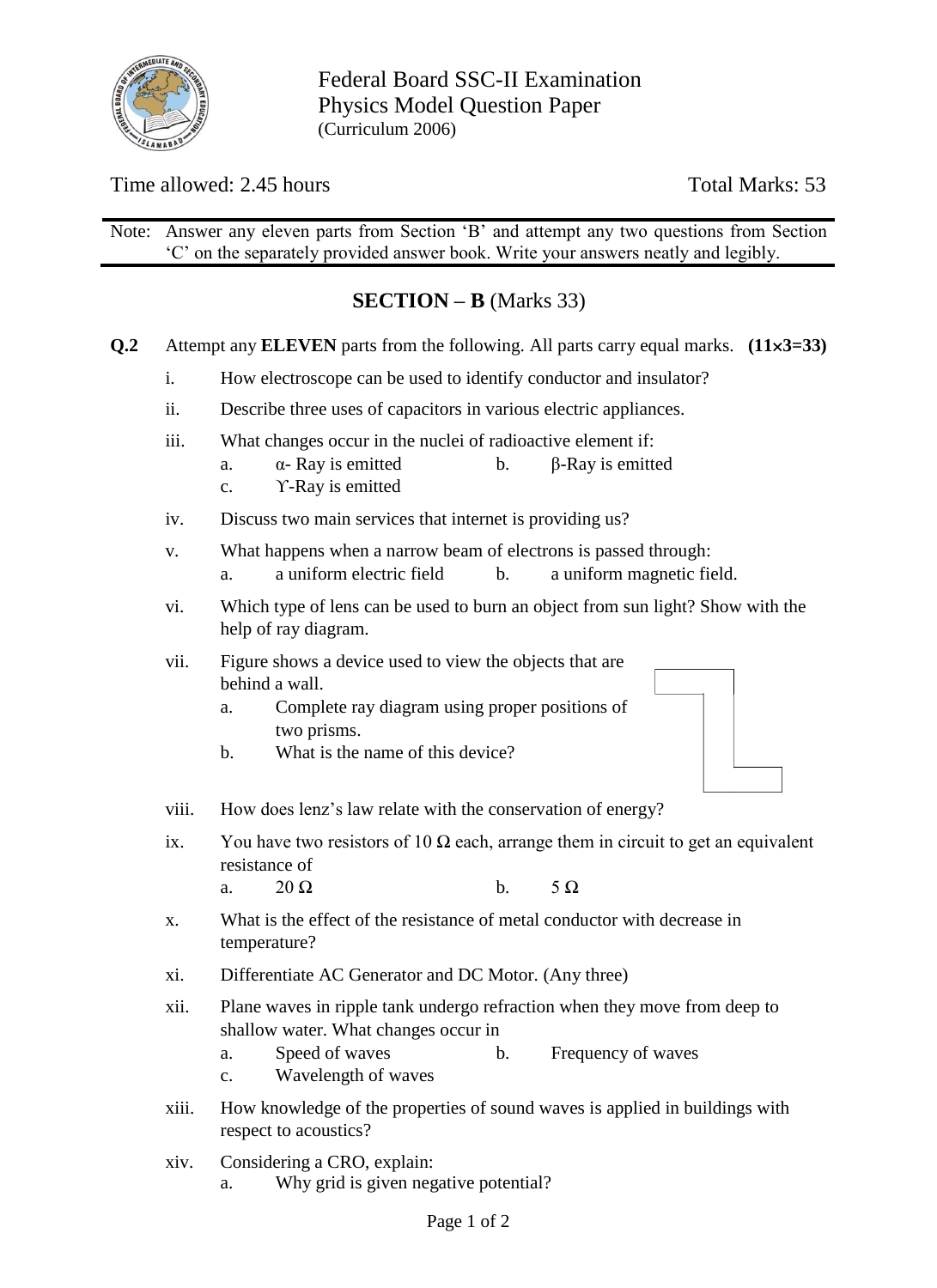- b. Why the filament is heated?
- c. Why the anode potential is kept positive with respect to the cathode potential?
- xv. A simple pendulum is displaced from mean position as shown in figure.
	- a. Draw forces acting on it at point A.
	- b. Which force is providing restoring force?
	- c. What will be the velocity of bob at point *A*?



**SECTION – C** (Marks 20)

- **Note:** Attempt any **TWO** questions. All questions carry equal marks.  $(2 \times 10 = 20)$
- **Q.3** a. What is compound microscope. Describe it by drawing Ray Diagram and write formula for its magnification.  $(1+4+1)$ 
	- b. A sound wave has frequency of 2 kHz and wavelength 35 cm. How long will it take to travel  $1.5 \text{ km}$ ? (4)
- **Q.4** a. What are radioisotopes? Describe uses of radioisotopes in medicine and industry. (two each)  $(2+2+2)$ 
	- b. An electric bulb is marked with 220 V, 50 W. Find the resistance of the filament of the bulb. If the bulb is used 5 hours daily, find the energy in kilowatt-hour consumed by the bulb in one month (30 days). (4)
- **Q.5** a. Waves transfer energy not matter. Justify this statement with the help of a simple experiment. Also discuss the factors by which rate of energy transfer can be  $increased.$  (3+2)
	- b. Two identical capacitors of 100 μF are connected in series with 20 V battery and potential drop. Calculate the charge stored on each capacitor. (5)

\* \* \* \* \*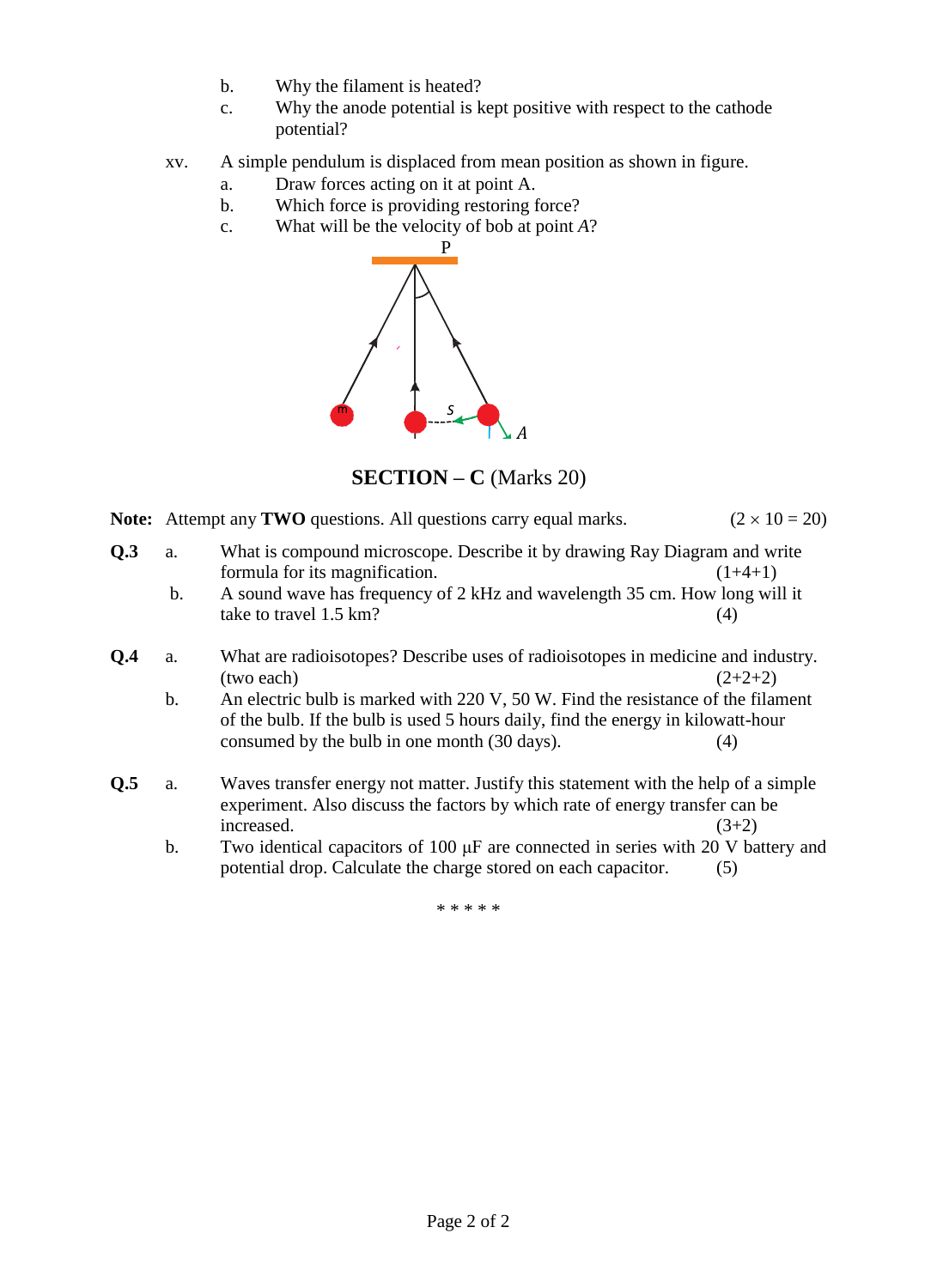## **PHYSICS SSC-II (3 rd Set) Student Learning Outcomes Alignment Chart (Curriculum 2006**)

## **SECTION – A**

## **Q.1**

- (1) Describe the factors affecting the resistance of a metallic conductor.
- (2) State, for radioactive emissions:
	- $\triangleright$  their nature
	- $\triangleright$  their relative ionizing effects
	- $\triangleright$  their relative penetrating abilities
- (3) State the action of the logic gates in truth table form.
- (4) Describe the use of information storage devices such as audio cassettes, video cassettes, hard discs, floppy, compact discs and flash drive
- (5) Describe simple experiments to show the production and detection of electric charge.
- (6) Describe the use of a single lens as a magnifying glass and in a camera, projector and photographic enlarger and draw ray diagrams to show how each forms an image
- (7) State that there are positive and negative charges.
- (8) Describe that a force acts on a current -carrying conductor placed in a magnetic field as long as the conductor is not parallel to the magnetic field.
- (9) Describe the concept of conventional current.
- (10) Understand that damping progressively reduces the amplitude of oscillation.
- (11) Solve problems by applying the relation  $f = 1/T$  and  $v = f\lambda$
- (12) Describe how ultrasound techniques are used in medical and industry.

## **SECTION-B**

#### **Q.2**

- i. Describe the construction and working principle of electroscope
- ii. List the use of capacitors in various electrical appliances.
- iii. Describe that the three types of radiation are  $\alpha$ ,  $\beta$  &  $\gamma$ . Explain that an element may change into another element when radioactivity occurs
- iv. Access the risks and benefits to society and the environment of introducing ICT (e.g. effects on personal privacy, criminal activities, health and transfer of information
- v. -Describe the effect of electric field on an electron beam. -Describe the effect of magnetic field on an electron beam.
- vi. Describe how light is refracted through lenses.
- vii. Describe the passage of light through a glass prism.
- viii. Explain that the direction of an induced e.m.f opposes the change causing it and relate this phenomenon to conservation of energy.
- ix. Calculate the equivalent resistance of a number of resistances connected in series and also, in parallel.
- x. Describe the factors affecting the resistance of a metallic conductor.
- xi. Describe a simple form of A.C. generator, relate the turning effect on a coil to the action of a D.C. motor.
- xii. Describe properties of waves such as reflection, refraction and diffraction with the help of ripple tank.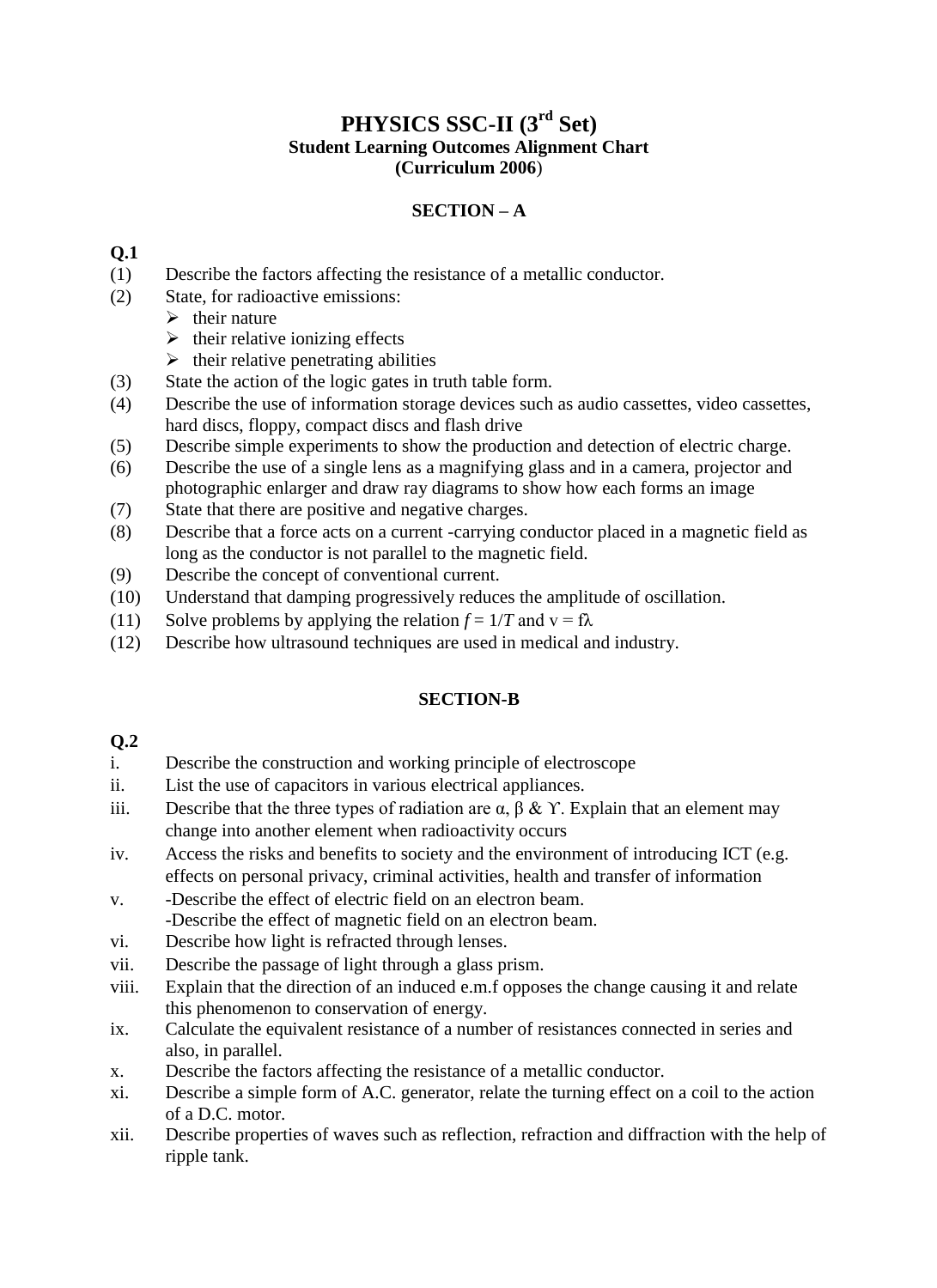- xiii. Describe the importance of acoustic protection.
- xiv. Describe the basic principle of CRO
- xv. Draw forces acting on a displaced pendulum.

## **SECTION-C**

- **Q.3** a. Draw ray diagram of compound microscope and mention its magnifying power.
	- b. Solve problems based on mathematical relations learnt in this unit.
- **Q.4** a. Describe what are radioisotopes. What makes them useful for various applications?
	- b. Apply the equation *E=I.Vt* to solve numerical problem.
- **Q.5** a. Describe that waves are means of energy transfer without transfer of matter.
	- b. Apply the formula for the effective capacitance of a number of capacitors connected in series and in parallel to solve related problems.